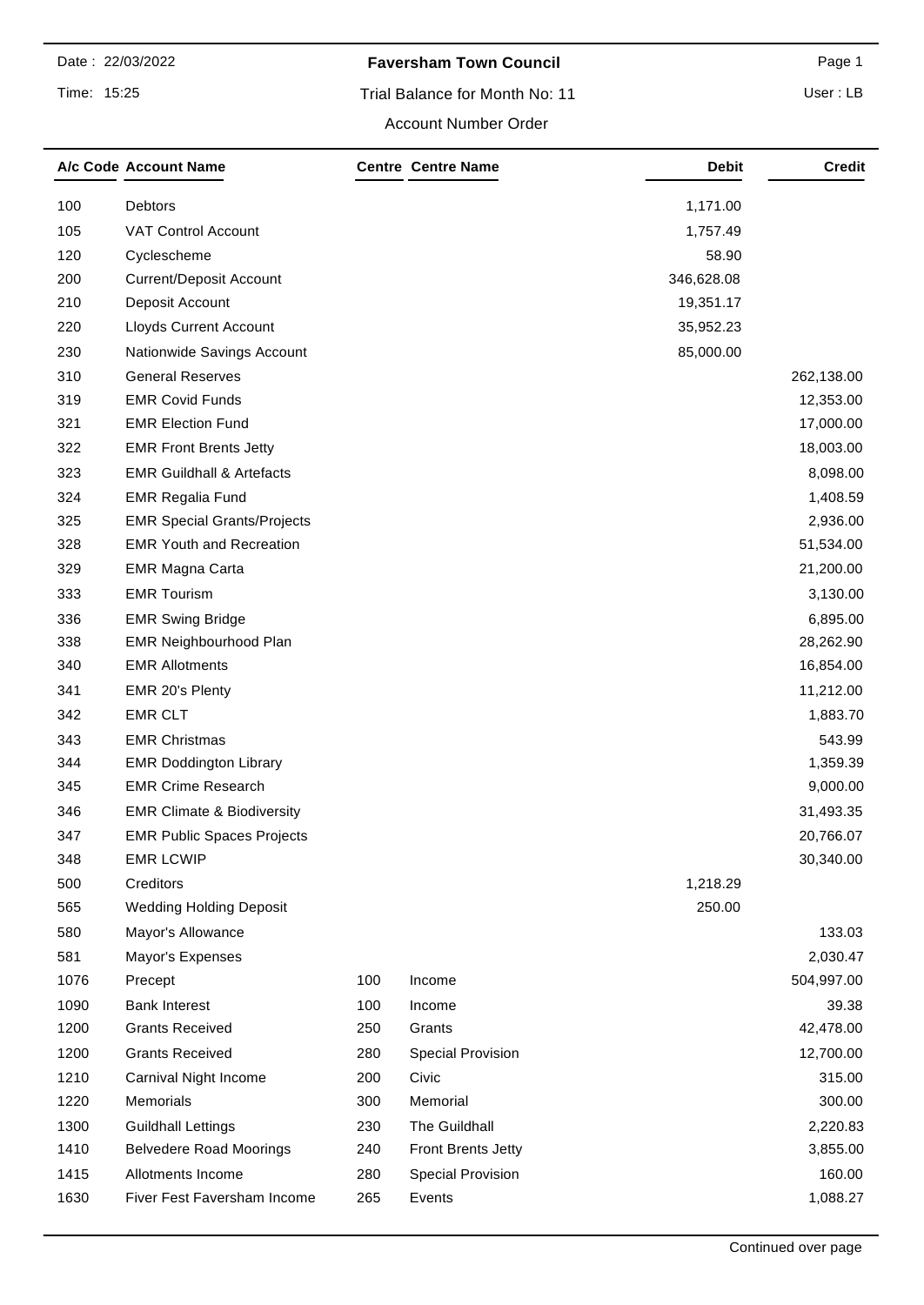## **Faversham Town Council Page 2** Page 2

# Trial Balance for Month No: 11

User : LB

|      | A/c Code Account Name                |     | <b>Centre Centre Name</b>          | <b>Debit</b> | <b>Credit</b> |
|------|--------------------------------------|-----|------------------------------------|--------------|---------------|
| 1645 | St George's Day                      | 265 | Events                             |              | 2,500.00      |
| 1650 | <b>Transport Weekend Income</b>      | 265 | Events                             |              | 23.34         |
| 1655 | WW1 Projects Income                  | 280 | <b>Special Provision</b>           |              | 60.00         |
| 1665 | Green Roofs-Bus Stops                | 230 | The Guildhall                      |              | 4,000.00      |
| 1710 | Faversham Lottery                    | 280 | Special Provision                  |              | 10,389.80     |
| 1750 | <b>Guildhall Weddings</b>            | 230 | The Guildhall                      |              | 5,266.65      |
| 1760 | <b>Sub-Contract Services</b>         | 245 | <b>Facilities Management</b>       |              | 399.27        |
| 1835 | Magna Carta Income                   | 280 | <b>Special Provision</b>           |              | 57,000.00     |
| 1900 | Other Income                         | 210 | Staffing & Professional            |              | 1,500.00      |
| 1900 | Other Income                         | 280 | <b>Special Provision</b>           |              | 1,434.60      |
| 4000 | Annual Meeting & Civic Service       | 200 | Civic                              | 714.00       |               |
| 4005 | Carnival Night Expenditure           | 200 | Civic                              | 620.00       |               |
| 4010 | Deputy Mayor's Allowance             | 200 | Civic                              | 559.50       |               |
| 4020 | Mayoral Allowance                    | 200 | Civic                              | 1,886.75     |               |
| 4025 | <b>Mayoral Expenses</b>              | 200 | Civic                              | 1,096.20     |               |
| 4030 | Honorary Freeman                     | 200 | Civic                              | 115.33       |               |
| 4100 | <b>Salaries</b>                      | 210 | Staffing & Professional            | 119,547.46   |               |
| 4101 | Working From Home Allowance          | 210 | Staffing & Professional            | 624.00       |               |
| 4105 | Payroll                              | 220 | Office and Administration          | 136.00       |               |
| 4110 | PAYE/National Insurance              | 210 | Staffing & Professional            | 34,861.67    |               |
| 4115 | Pension                              | 210 | Staffing & Professional            | 34,822.60    |               |
| 4120 | <b>Staff Training &amp; Expenses</b> | 210 | Staffing & Professional            | 3,254.24     |               |
| 4121 | Recruitment                          | 210 | Staffing & Professional            | 150.00       |               |
| 4125 | Uniform                              | 245 | <b>Facilities Management</b>       | 320.18       |               |
| 4130 | <b>Cllrs Training &amp; Expenses</b> | 210 | Staffing & Professional            | 621.44       |               |
| 4135 | Audit                                | 210 | <b>Staffing &amp; Professional</b> | 2,690.40     |               |
| 4140 | Legal & Professional                 | 210 | <b>Staffing &amp; Professional</b> | 112.00       |               |
| 4145 | Insurances                           | 220 | Office and Administration          | 4,168.03     |               |
| 4145 | Insurances                           | 245 | <b>Facilities Management</b>       | 629.48       |               |
| 4150 | Subscriptions                        | 220 | Office and Administration          | 3,149.88     |               |
| 4155 | <b>Electoral Provision</b>           | 220 | Office and Administration          | 11,895.56    |               |
| 4160 | <b>Bank Charges</b>                  | 220 | Office and Administration          | 114.95       |               |
| 4170 | Vehicles                             | 245 | <b>Facilities Management</b>       | 1,217.26     |               |
| 4175 | Vehicle Fuel                         | 245 | <b>Facilities Management</b>       | 295.12       |               |
| 4180 | Hygiene                              | 220 | Office and Administration          | 1,686.74     |               |
| 4200 | Rates                                | 230 | The Guildhall                      | 3,143.70     |               |
| 4200 | Rates                                | 290 | 12 Market Place Premises           | 2,833.79     |               |
| 4205 | Electricity                          | 230 | The Guildhall                      | 1,427.14     |               |
| 4205 | Electricity                          | 240 | <b>Front Brents Jetty</b>          | 69.23        |               |
| 4205 | Electricity                          | 290 | 12 Market Place Premises           | 3,079.19     |               |
| 4210 | Water                                | 230 | The Guildhall                      | 17.76        |               |
| 4210 | Water                                | 240 | <b>Front Brents Jetty</b>          | 2,068.68     |               |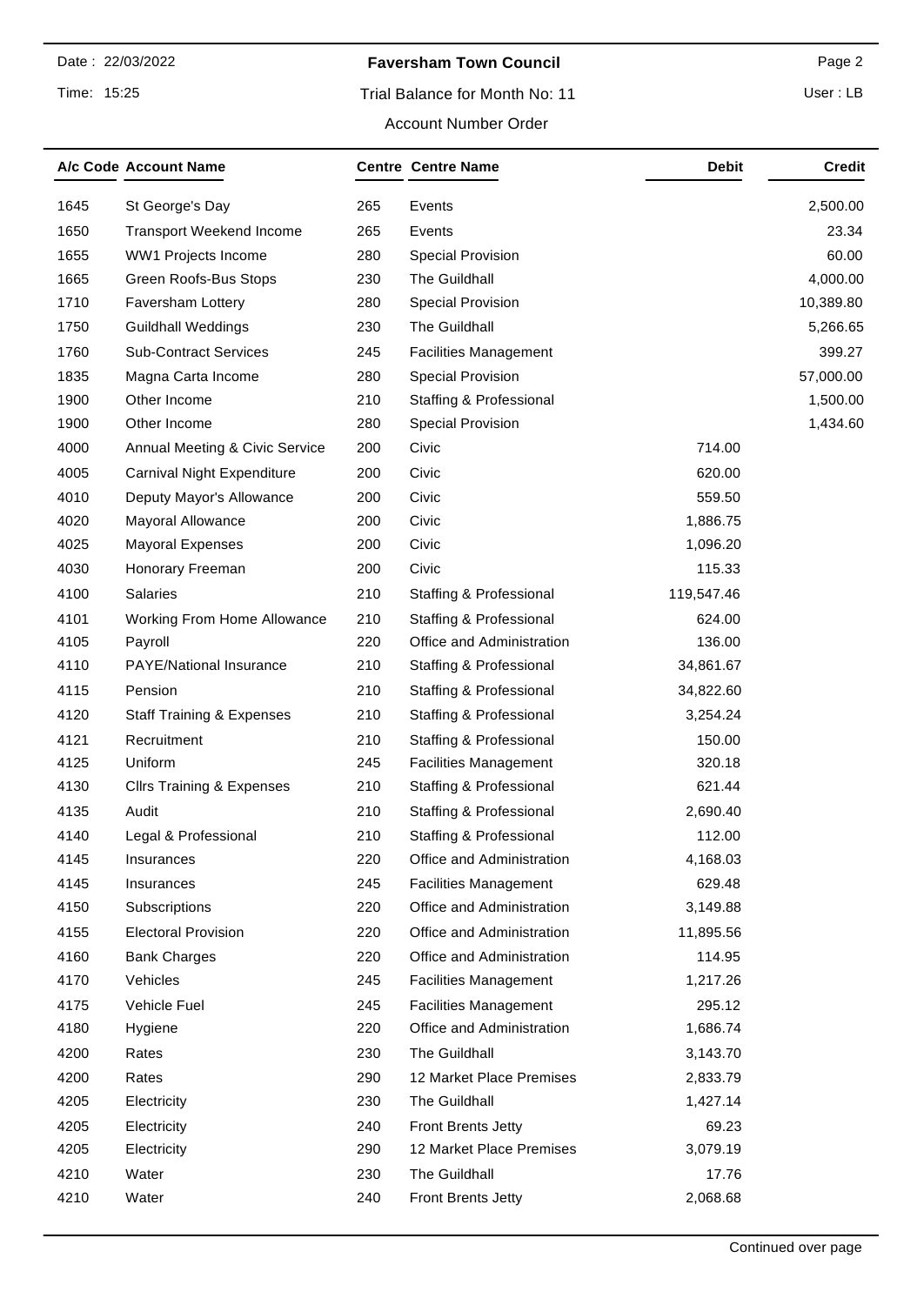# **Faversham Town Council Page 3**

User : LB

#### Account Number Order

|      | A/c Code Account Name                 |     | <b>Centre Centre Name</b>            | <b>Debit</b> | <b>Credit</b> |
|------|---------------------------------------|-----|--------------------------------------|--------------|---------------|
| 4210 | Water                                 | 290 | 12 Market Place Premises             |              | 168.54        |
| 4215 | Telephone/Alarm Lines                 | 220 | Office and Administration            | 27.16        |               |
| 4215 | Telephone/Alarm Lines                 | 230 | The Guildhall                        | 595.00       |               |
| 4215 | Telephone/Alarm Lines                 | 245 | <b>Facilities Management</b>         | 296.75       |               |
| 4215 | Telephone/Alarm Lines                 | 290 | 12 Market Place Premises             | 1,537.23     |               |
| 4220 | Office Equipment                      | 220 | Office and Administration            | 6,276.13     |               |
| 4225 | IT                                    | 220 | Office and Administration            | 5,978.05     |               |
| 4230 | Postage & Stationery                  | 220 | Office and Administration            | 1,639.39     |               |
| 4234 | Printer                               | 220 | Office and Administration            | 1,221.32     |               |
| 4235 | Printing & Advertising                | 220 | Office and Administration            | 570.58       |               |
| 4237 | <b>Recycling Waste Collection</b>     | 290 | 12 Market Place Premises             | 156.90       |               |
| 4245 | Meetings                              | 220 | Office and Administration            | 654.19       |               |
| 4250 | Newsletter                            | 220 | Office and Administration            | 2,936.64     |               |
| 4260 | <b>Facilities Manager Equipment</b>   | 245 | <b>Facilities Management</b>         | 761.40       |               |
| 4265 | <b>Facilities Manager Miscellaneo</b> | 245 | <b>Facilities Management</b>         | 1,038.28     |               |
| 4266 | Oare                                  | 245 | <b>Facilities Management</b>         | 81.27        |               |
| 4280 | <b>Community Land Trust</b>           | 280 | <b>Special Provision</b>             | 2,374.60     |               |
| 4285 | Entertainment                         | 255 | <b>Community Support</b>             | 1,402.19     |               |
| 4290 | Loan Repayment                        | 290 | 12 Market Place Premises             | 43,493.30    |               |
| 4300 | <b>Clock Maintenance</b>              | 230 | The Guildhall                        | 250.00       |               |
| 4305 | Maintenance                           | 230 | The Guildhall                        | 719.23       |               |
| 4305 | Maintenance                           | 240 | <b>Front Brents Jetty</b>            | 250.00       |               |
| 4305 | Maintenance                           | 290 | 12 Market Place Premises             | 3,114.10     |               |
| 4306 | Alarm Maintenance                     | 230 | The Guildhall                        | 458.67       |               |
| 4306 | Alarm Maintenance                     | 290 | 12 Market Place Premises             | 811.32       |               |
| 4308 | <b>External Lighting</b>              | 295 | <b>Capital Projects</b>              | 1,317.65     |               |
| 4310 | <b>Window Cleaning</b>                | 230 | The Guildhall                        | 300.00       |               |
| 4310 | Window Cleaning                       | 290 | 12 Market Place Premises             | 360.00       |               |
| 4325 | <b>Guildhall Lift Maintenance</b>     | 230 | The Guildhall                        | 1,160.00     |               |
| 4326 | 12 Market Lift Maintenance            | 290 | 12 Market Place Premises             | 731.92       |               |
| 4340 | <b>Guildhall Weddings</b>             | 230 | The Guildhall                        | 1,832.00     |               |
| 4491 | St Georges Day                        | 265 | Events                               | 451.00       |               |
| 4492 | Free Local Advice Services            | 250 | Grants                               | 6,000.00     |               |
| 4493 | Pop-up Events                         | 250 | Grants                               | 594.99       |               |
| 4500 | Grants                                | 250 | Grants                               | 26,845.00    |               |
| 4501 | Special Grants and Projects Fu        | 250 | Grants                               | 500.00       |               |
| 4620 | FTC Marketing Initiatives             | 260 | <b>Economic Business Development</b> | 21.08        |               |
| 4635 | Advertising                           | 260 | <b>Economic Business Development</b> | 1,279.83     |               |
| 4645 | Contingency                           | 260 | <b>Economic Business Development</b> | 200.50       |               |
| 4650 | Website                               | 220 | Office and Administration            | 838.87       |               |
| 4655 | <b>Walking Guides</b>                 | 260 | <b>Economic Business Development</b> | 285.00       |               |
| 4670 | Remembrance Day                       | 255 | <b>Community Support</b>             | 118.00       |               |